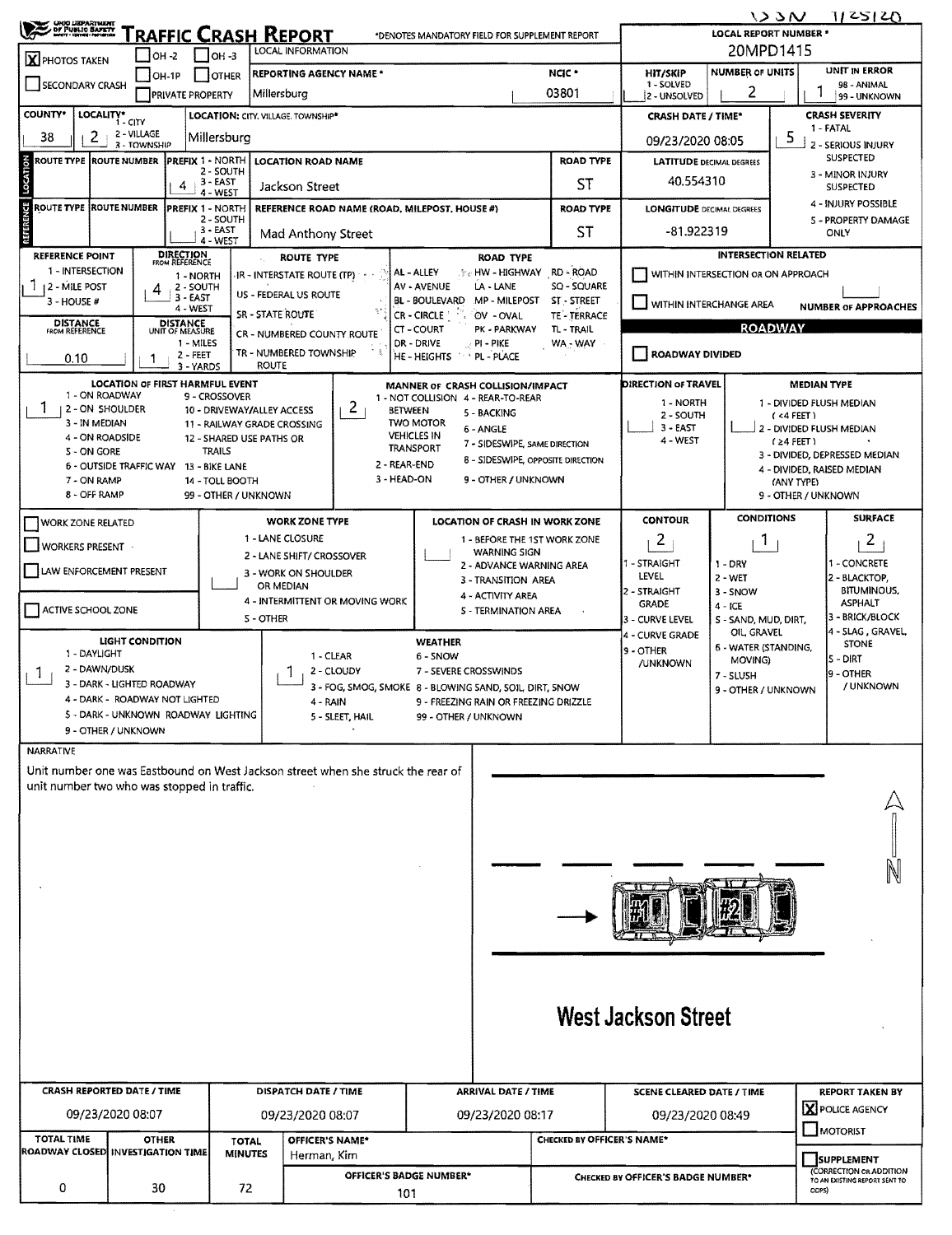| <b>OHIO DEPARTMENT</b><br>OF PUBLIC BAFETT                                                       | <b>LOCAL REPORT NUMBER</b>                                                                                           |                           |                                                   |                                                       |                               |                                                                           |  |  |  |
|--------------------------------------------------------------------------------------------------|----------------------------------------------------------------------------------------------------------------------|---------------------------|---------------------------------------------------|-------------------------------------------------------|-------------------------------|---------------------------------------------------------------------------|--|--|--|
|                                                                                                  |                                                                                                                      |                           |                                                   |                                                       |                               | 20MPD1415                                                                 |  |  |  |
| OWNER NAME: LAST, FIRST, MIDDLE (C) SAME AS DRIVER!<br>UNIT#                                     |                                                                                                                      |                           |                                                   | OWNER PHONE:INCLUDE AREA CODE (C) SAME AS DRIVER)     |                               | DAMAGE                                                                    |  |  |  |
| CHUPP, DAVID, E<br>п                                                                             |                                                                                                                      |                           | 330-231-9954                                      |                                                       |                               | <b>DAMAGE SCALE</b>                                                       |  |  |  |
| OWNER ADDRESS: STREET, CITY, STATE, ZIP ( C) SAME AS DRIVER)                                     |                                                                                                                      |                           |                                                   |                                                       | 1 - NONE<br>2                 | 3 - FUNCTIONAL DAMAGE                                                     |  |  |  |
| 8804 SR 39, MILLERSBURG, OH, 44654                                                               |                                                                                                                      |                           |                                                   |                                                       | 2 - MINOR DAMAGE              | 4 - DISABLING DAMAGE<br>9 - UNKNOWN                                       |  |  |  |
| COMMERCIAL CARRIER: NAME, ADDRESS, CITY, STATE, ZIP                                              |                                                                                                                      |                           |                                                   | COMMERCIAL CARRIER PHONE: INCLUDE AREA CODE           |                               | <b>DAMAGED AREA(S)</b>                                                    |  |  |  |
| LP STATE   LICENSE PLATE #                                                                       |                                                                                                                      |                           |                                                   |                                                       | INDICATE ALL THAT APPLY       |                                                                           |  |  |  |
| <b>HSM5008</b><br>OН                                                                             | <b>VEHICLE IDENTIFICATION #</b><br>1C4RJFBG4FC142277                                                                 |                           | <b>VEHICLE YEAR</b><br>2015                       | <b>VEHICLE MAKE</b><br>JEEP                           |                               |                                                                           |  |  |  |
| <b>INSURANCE COMPANY</b><br><b>INSURANCE</b>                                                     | <b>INSURANCE POLICY #</b>                                                                                            |                           | <b>COLOR</b>                                      | <b>VEHICLE MODEL</b>                                  |                               |                                                                           |  |  |  |
| XVERIFIED<br>ERIE                                                                                | Q047503924                                                                                                           |                           | BLK                                               | <b>GRAND CHEROKEE</b>                                 |                               |                                                                           |  |  |  |
| <b>TYPE OF USE</b><br>IN EMERGENCY                                                               | US DOT #                                                                                                             |                           | TOWED BY: COMPANY NAME                            |                                                       | n                             |                                                                           |  |  |  |
| COMMERCIAL<br>GOVERNMENT<br>RESPONSE                                                             | VEHICLE WEIGHT GVWR/GCWR                                                                                             |                           | HAZARDOUS MATERIAL                                |                                                       |                               |                                                                           |  |  |  |
| # OCCUPANTS<br><b>INTERLOCK</b><br><b>HIT/SKIP UNIT</b><br><b>DEVICE</b>                         | $1 - 510K$ LBS.<br>2 - 10.001 - 26K LBS.                                                                             |                           | MATERIAL<br>CLASS <sup>#</sup><br>RELEASED        | PLACARD ID#                                           |                               |                                                                           |  |  |  |
| EQUIPPED                                                                                         | 3 - > 26K LBS.                                                                                                       |                           | PLACARD                                           |                                                       |                               | 12                                                                        |  |  |  |
| 1 - PASSENGER CAR<br>6 - VAN (9-15 SEATS)<br>2 - PASSENGER VAN<br>7 - MOTORCYCLE 2-WHEELED       | 12 - GOLF CART<br>13 - SNOWMOBILE                                                                                    |                           | 18 - LIMO (LIVERY VEHICLE)                        | 23 - PEDESTRIAN/SKATER                                |                               | 12                                                                        |  |  |  |
| 3<br>(MINIVAN)<br><b>B - MOTORCYCLE 3-WHEELED</b>                                                | 14 - SINGLE UNIT                                                                                                     | 20 - OTHER VEHICLE        | 19 - BUS (16+ PASSENGERS)                         | 24 - WHEELCHAIR (ANY TYPE)<br>25 - OTHER NON-MOTORIST |                               | 10                                                                        |  |  |  |
| UNIT TYPE 3 - SPORT UTILITY<br>9 - AUTOCYCLE<br>VEHICLE<br>10 - MOPED OR MOTORIZED               | <b>TRUCK</b><br>15 - SEMI-TRACTOR                                                                                    | 21 - HEAVY EQUIPMENT      |                                                   | 26 - BICYCLE                                          |                               | $\mathbf{a}$                                                              |  |  |  |
| <b>BICYCLE</b><br>4 - PICK UP                                                                    | 16 - FARM EQUIPMENT                                                                                                  |                           | 22 - ANIMAL WITH RIDER OR<br>ANIMAL-DRAWN VEHICLE | 27 - TRAIN<br>99 - UNKNOWN OR HIT/SKIP                |                               |                                                                           |  |  |  |
| 5 - CARGO VAN<br>11 - ALL TERRAIN VEHICLE<br>(ATV/UTV)                                           | 17 - MOTORHOME                                                                                                       |                           |                                                   |                                                       |                               |                                                                           |  |  |  |
| # OF TRAILING UNITS                                                                              |                                                                                                                      |                           |                                                   |                                                       | 12                            | 12<br>5                                                                   |  |  |  |
| WAS VEHICLE OPERATING IN AUTONOMOUS<br><b>MODE WHEN CRASH OCCURRED?</b>                          | 0 - NO AUTOMATION<br>0                                                                                               |                           | 3 - CONDITIONAL AUTOMATION 9 - UNKNOWN            |                                                       |                               | 12                                                                        |  |  |  |
| 2                                                                                                | 1 - DRIVER ASSISTANCE                                                                                                |                           | 4 - HIGH AUTOMATION                               |                                                       |                               |                                                                           |  |  |  |
| 1 - YES 2 - NO 9 - OTHER / UNKNOWN                                                               | AUTONOMOUS 2 - PARTIAL AUTOMATION 5 - FULL AUTOMATION<br>MODE LEVEL                                                  |                           |                                                   |                                                       |                               |                                                                           |  |  |  |
| 1 - NONE                                                                                         | $11 - F RE$<br>6 - BUS - CHARTER/TOUR                                                                                | <b>16 - FARM</b>          |                                                   | 21 - MAIL CARRIER                                     |                               |                                                                           |  |  |  |
| 2 - TAXI<br>3 - ELECTRONIC RIDE<br>8 - BUS - SHUTTLE                                             | 7 - BUS - INTERCITY<br>12 - MILITARY<br>13 - POLICE                                                                  |                           | 17 - MOWING<br>18 - SNOW REMOVAL                  | 99 - OTHER / UNKNOWN                                  |                               |                                                                           |  |  |  |
| <b>SHARING</b><br><b>SPECIAL</b><br>9 - BUS - OTHER<br>4 - SCHOOL TRANSPORT                      | <b>14 - PUBLIC UTILITY</b>                                                                                           | 19 - TOWING               |                                                   |                                                       |                               |                                                                           |  |  |  |
| <b>FUNCTION</b><br>10 - AMBULANCE<br>5 - BUS - TRANSIT/COMMUTER                                  | 15 - CONSTRUCTION EQUIP.                                                                                             |                           | 20 - SAFETY SERVICE<br><b>PATROL</b>              |                                                       |                               | 12<br>12                                                                  |  |  |  |
| 1 - NO CARGO BODY TYPE<br>4 - LOGGING                                                            | 7 - GRAIN/CHIPS/GRAVEL                                                                                               | 11 - DUMP                 |                                                   | 99 - OTHER / UNKNOWN                                  |                               |                                                                           |  |  |  |
| / NOT APPLICABLE<br>5 - INTERMODAL<br>$2 - BUS$<br>CARGO                                         | 8 - POLE<br><b>CONTAINER CHASSIS</b>                                                                                 |                           | 12 - CONCRETE MIXER                               |                                                       |                               |                                                                           |  |  |  |
| 3 - VEHICLE TOWING<br>6 - CARGOVAN<br><b>BODY</b>                                                | 9 - CARGO TANK<br>10 - FLAT BED                                                                                      |                           | 13 - AUTO TRANSPORTER<br>14 - GARBAGE/REFUSE      |                                                       |                               | 特美<br>9<br>-3                                                             |  |  |  |
| ANOTHER MOTOR VEHICLE<br><b>TYPE</b>                                                             | /ENCLOSED BOX                                                                                                        |                           |                                                   |                                                       |                               |                                                                           |  |  |  |
| 1 - TURN SIGNALS<br>4 - BRAKES<br>2 - HEAD LAMPS<br><b>S-STEERING</b>                            | 7 - WORN OR SLICK TIRES<br><b>B - TRAILER EQUIPMENT</b>                                                              |                           | 9 - MOTOR TROUBLE<br>10 - DISABLED FROM PRIOR     | 99 - OTHER / UNKNOWN                                  |                               |                                                                           |  |  |  |
| <b>VEHICLE</b><br>3 - TAIL LAMPS<br>6 - TIRE BLOWOUT<br><b>DEFECTS</b>                           | DEFECTIVE                                                                                                            |                           | <b>ACCIDENT</b>                                   |                                                       |                               |                                                                           |  |  |  |
|                                                                                                  |                                                                                                                      |                           |                                                   |                                                       | $\Box$ - NO DAMAGE [ 0 ]      | L.J. UNDERCARRIAGE [ 14 ]                                                 |  |  |  |
| 1 - INTERSECTION -<br>4 - MIDBLOCK -<br>MARKED CROSSWALK                                         | 7 - SHOULDER/ROADSIDE<br>MARKED CROSSWALK<br>8 - SIDEWALK                                                            |                           | 10 - DRIVEWAY ACCESS<br>11 - SHARED USE PATHS     | 99 - OTHER / UNKNOWN                                  | $\Box$ -TOP[13]               | $L$ -ALL AREAS [15]                                                       |  |  |  |
| 2 - INTERSECTION -<br>S - TRAVEL LANE -<br>NON-<br><b>MOTORIST</b><br><b>LINMARKED CROSSWALK</b> | 9 - MEDIAN/CROSSING<br>OTHER LOCATION                                                                                |                           | OR TRAILS<br>12 - FIRST RESPONDER                 |                                                       |                               | $\Box$ - UNIT NOT AT SCENE [16]                                           |  |  |  |
| LOCATION<br>3 - INTERSECTION - OTHER<br>6 - BICYCLE LANE                                         | ISLAND                                                                                                               |                           | AT INCIDENT SCENE                                 |                                                       |                               |                                                                           |  |  |  |
| 1 - NON-CONTACT<br>2 - BACKING                                                                   | 1 - STRAIGHT AHEAD<br>9 - LEAVING TRAFFIC<br>LANE                                                                    |                           | 15 - WALKING, RUNNING,<br>JOGGING, PLAYING        | 21 - STANDING OUTSIDE<br>DISABLED VEHICLE             |                               | <b>INITIAL POINT OF CONTACT</b>                                           |  |  |  |
| 2 - NON-COLLISION<br>1<br>3<br>3 - STRIKING                                                      | 3 - CHANGING LANES<br>10 - PARKED<br>4 - OVERTAKING/PASSING<br>11 - SLOWING OR STOPPED                               |                           | 16 - WORKING<br>17 - PUSHING VEHICLE              | 99 - OTHER / UNKNOWN                                  | 0 - NO DAMAGE<br>12.          | 14 - UNDERCARRIAGE<br>1-12 - REFER TO UNIT 15 - VEHICLE NOT AT SCENE      |  |  |  |
| PRE-CRASH 5 - MAKING RIGHT TURN<br><b>ACTION</b><br>4 - STRUCK                                   | IN TRAFFIC                                                                                                           |                           | 18 - APPROACHING OR<br>LEAVING VEHICLE            |                                                       | DIAGRAM                       | 99 - UNKNOWN                                                              |  |  |  |
| ACTIONS 6 - MAKING LEFT TURN<br>S - BOTH STRIKING<br>& STRUCK                                    | 12 - DRIVERLESS<br>7 - MAKING U-TURN<br>13 - NEGOTIATING A CURVE                                                     |                           | 19 - STANDING                                     |                                                       | 13 - TOP                      |                                                                           |  |  |  |
| 9 - OTHER / UNKNOWN<br>LANE                                                                      | <b>8 - ENTERING TRAFFIC</b><br>14 - ENTERING OR CROSSING<br>SPECIFIED LOCATION                                       |                           | 20 - OTHER NON-MOTORIST                           |                                                       |                               | TRAFFIC                                                                   |  |  |  |
| 1 - NONE                                                                                         | 8 - FOLLOWING TOO CLOSE 13 - IMPROPER START FROM                                                                     |                           | 18 - OPERATING DEFECTIVE                          | 23 - OPENING DOOR INTO                                | <b>TRAFFICWAY FLOW</b>        | TRAFFIC CONTROL                                                           |  |  |  |
| <b>2 - FAILURE TO YIELD</b><br>/ACDA<br>3 - RAN RED LIGHT                                        | A PARKED POSITION<br>9 - IMPROPER LANE<br>14 - STOPPED OR PARKED                                                     |                           | EQUIPMENT<br>19 - LOAD SHIFTING                   | <b>ROADWAY</b><br>99 - OTHER IMPROPER                 | 1 - ONE-WAY                   | 1 - ROUNDABOUT 4 - STOP SIGN                                              |  |  |  |
| <b>CHANGE</b><br>4 - RAN STOP SIGN<br>8<br><b>S - UNSAFE SPEED</b>                               | ILLEGALLY<br>10 - IMPROPER PASSING<br>15 - SWERVING TO AVOID                                                         |                           | /FALLING/SPILLING<br>20 - IMPROPER CROSSING       | <b>ACTION</b>                                         | 2 - TWO-WAY<br>2              | 2 - SIGNAL<br>5 - YIELD SIGN<br>6<br>3 - FLASHER<br><b>6 - NO CONTROL</b> |  |  |  |
| CONTRIBUTING 6 - IMPROPER TURN                                                                   | 11 - DROVE OFF ROAD<br>16 - WRONG WAY                                                                                |                           | 21 - LYING IN ROADWAY                             |                                                       |                               |                                                                           |  |  |  |
| CIRCUMSTANCES 7 LEFT OF CENTER                                                                   | 12 - IMPROPER BACKING<br>17 - VISION OBSTRUCTION                                                                     |                           | 22 - NOT DISCERNIBLE                              |                                                       | # OF THROUGH LANES<br>ON ROAD | <b>RAIL GRADE CROSSING</b><br>1 - NOT INVLOVED                            |  |  |  |
| <b>SEQUENCE OF EVENTS</b>                                                                        |                                                                                                                      |                           |                                                   |                                                       | 2                             | 2 - INVOLVED-ACTIVE CROSSING                                              |  |  |  |
| 1 - OVERTURN/ROLLOVER<br>20                                                                      | <b>LEVENTS</b><br>7 - SEPARATION OF UNITS<br>12 - DOWNHILL RUNAWAY                                                   |                           | 19 - ANIMAL -OTHER                                | 23 - STRUCK BY FALLING,                               |                               | 3 - INVOLVED-PASSIVE CROSSING                                             |  |  |  |
| 2 - FIRE/EXPLOSION<br>3 - IMMERSION                                                              | 8 - RAN OFF ROAD RIGHT<br>13 - OTHER NON-COLLISION 20 - MOTOR VEHICLE IN<br>9 - RAN OFF ROAD LEFT<br>14 - PEDESTRIAN |                           | <b>TRANSPORT</b>                                  | SHIFTING CARGO OR<br>ANYTHING SET IN                  |                               | UNIT / NON-MOTORIST DIRECTION                                             |  |  |  |
| 4 - JACKKNIFE<br>10 - CROSS MEDIAN<br>2                                                          | 15 - PEDALCYCLE                                                                                                      |                           | 21 - PARKED MOTOR                                 | MOTION BY A MOTOR<br><b>VEHICLE</b>                   |                               | 5 - NORTHEAST<br>1 - NORTH                                                |  |  |  |
| S - CARGO / EQUIPMENT<br>LOSS OR SHIFT                                                           | 11 - CROSS CENTERLINE -<br>16 - RAILWAY VEHICLE<br>OPPOSITE DIRECTION<br>17 - ANIMAL - FARM                          |                           | VEHICLE<br>22 - WORK ZONE                         | 24 - OTHER MOVABLE<br>OBJECT                          |                               | 2 - SOUTH<br>6 - NORTHWEST<br>3 - EAST<br>7 - SOUTHEAST                   |  |  |  |
| OF TRAVEL<br>6 - EQUIPMENT FAILURE<br>3                                                          | 18 - ANIMAL - DEER                                                                                                   |                           | <b>MAINTENANCE</b><br><b>EQUIPMENT</b>            |                                                       | з<br>FROM<br>TO               | 4-WEST<br><b>8 - SOUTHWEST</b>                                            |  |  |  |
|                                                                                                  | COLLISION WITH FIXED OBJECT - STRUCK                                                                                 |                           |                                                   | come indeposition                                     |                               | 9 - OTHER / UNKNOWN                                                       |  |  |  |
| 25 - IMPACT ATTENUATOR 31 - GUARDRAIL END<br>4<br>/ CRASH CUSHION                                | 38 - OVERHEAD SIGN POST<br>32 - PORTABLE BARRIER<br>39 - LIGHT / LUMINARIES                                          | 46 - FENCE                | 45 - EMBANKMENT                                   | 52 - BUILDING<br>53 - TUNNEL                          | UNIT SPEED                    | DETECTED SPEED                                                            |  |  |  |
| 26 - BRIDGE OVERHEAD<br><b>STRUCTURE</b>                                                         | 33 - MEDIAN CABLE BARRIER<br><b>SUPPORT</b><br>34 - MEDIAN GUARDRAIL<br>40 - UTILITY POLE                            | 47 - MAILBOX<br>48 - TREE |                                                   | <b>S4 - OTHER FIXED</b><br>OBJECT                     |                               |                                                                           |  |  |  |
| 5.<br>27 - BRIDGE PIER OR<br><b>BARRIER</b><br>ABUTMENT                                          | 41 - OTHER POST, POLE<br>OR SUPPORT<br>35 - MEDIAN CONCRETE                                                          |                           | 49 - FIRE HYDRANT<br>50 - WORK ZONE               | 99 - OTHER / UNKNOWN                                  | 35                            | 1 - STATED / ESTIMATED SPEED                                              |  |  |  |
| <b>BARRIER</b><br>28 - BRIDGE PARAPET<br>6<br>29 - BRIDGE RAIL                                   | 42 - CULVERT<br>36 - MEDIAN OTHER BARRIER<br>43 - CURB                                                               |                           | <b>MAINTENANCE</b><br><b>EQUIPMENT</b>            |                                                       | <b>POSTED SPEED</b>           | 2 - CALCULATED / EDR                                                      |  |  |  |
| 30 - GUARDRAIL FACE                                                                              | 37 - TRAFFIC SIGN POST<br>44 - DITCH                                                                                 | S1 - WALL                 |                                                   |                                                       |                               | 3 - UNDETERMINED                                                          |  |  |  |
| FIRST HARMFUL EVENT                                                                              | <b>MOST HARMFUL EVENT</b>                                                                                            |                           |                                                   |                                                       | 35                            |                                                                           |  |  |  |

 $\mathcal{L}^{\pm}$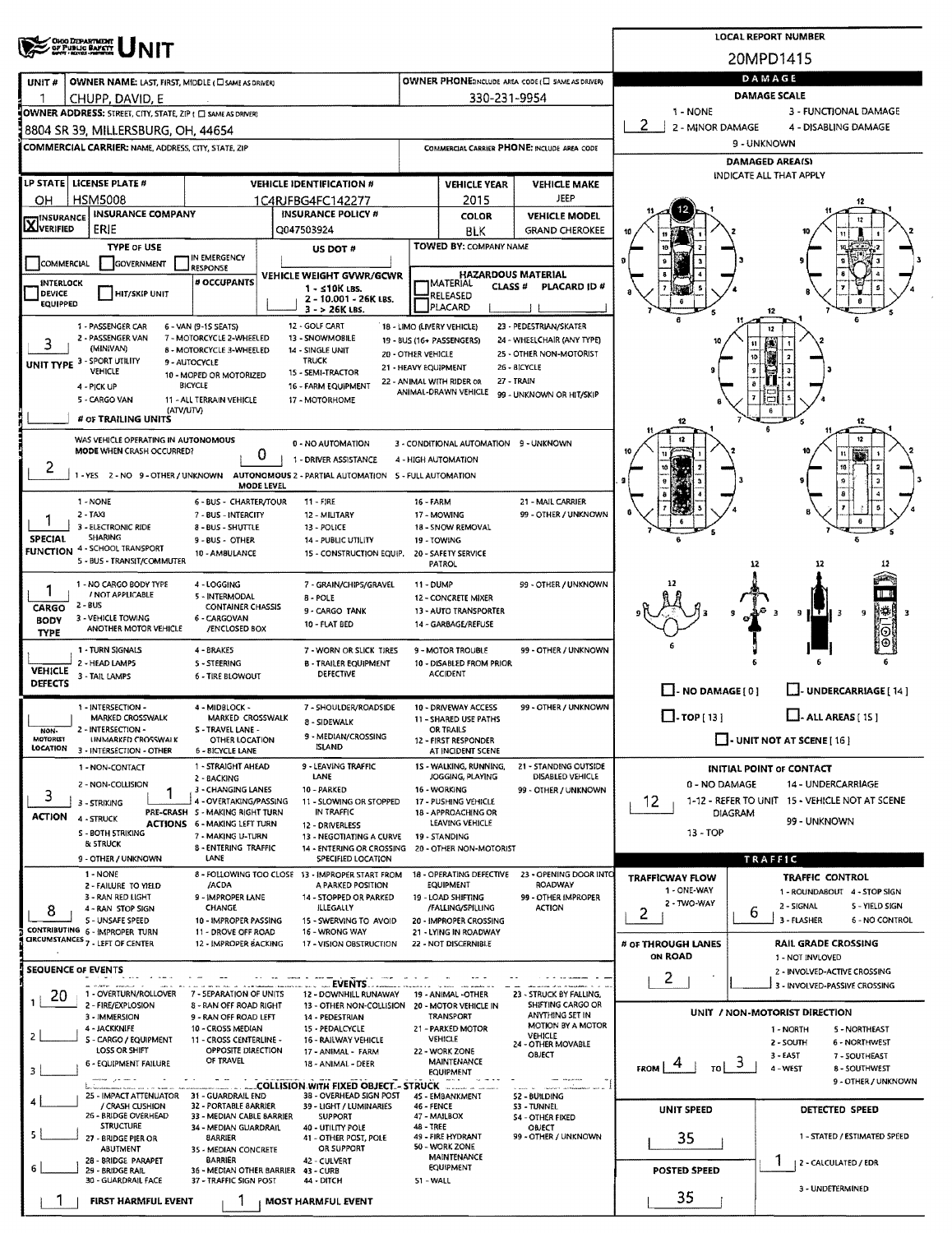|                                                                                                                   | <b>LOCAL REPORT NUMBER</b>                                |                                                    |                                                       |                                       |                                                                      |  |  |  |
|-------------------------------------------------------------------------------------------------------------------|-----------------------------------------------------------|----------------------------------------------------|-------------------------------------------------------|---------------------------------------|----------------------------------------------------------------------|--|--|--|
| <b>OHIO DEPARTMENT</b><br>OF PUBLIC BAFETY                                                                        |                                                           |                                                    |                                                       |                                       | 20MPD1415                                                            |  |  |  |
| OWNER NAME: LAST, FIRST, MIDDLE (CI SAME AS ORIVER)<br>UNIT#                                                      |                                                           | OWNER PHONE: INCLUDE AREA CODE (T) SAME AS DRIVERY |                                                       | DAMAGE                                |                                                                      |  |  |  |
| 2<br>NYHART, MORGAN, A                                                                                            |                                                           | 330-473-2122                                       |                                                       |                                       | <b>DAMAGE SCALE</b>                                                  |  |  |  |
| OWNER ADDRESS: STREET, CITY, STATE, ZIP ( C) SAME AS DRIVERY                                                      |                                                           |                                                    |                                                       | 1 - NONE                              | 3 - FUNCTIONAL DAMAGE                                                |  |  |  |
| 8837 PR 343, MILLERSBURG, OH, 44654                                                                               |                                                           |                                                    |                                                       | 2<br>2 - MINOR DAMAGE                 | 4 - DISABLING DAMAGE                                                 |  |  |  |
| COMMERCIAL CARRIER: NAME, ADDRESS, CITY, STATE, ZIP                                                               |                                                           | COMMERCIAL CARRIER PHONE: INCLUDE AREA CODE        |                                                       | 9 - UNKNOWN<br><b>DAMAGED AREA(S)</b> |                                                                      |  |  |  |
|                                                                                                                   |                                                           |                                                    |                                                       |                                       | <b>INDICATE ALL THAT APPLY</b>                                       |  |  |  |
| LP STATE   LICENSE PLATE #<br>HDT1485<br>OН                                                                       | <b>VEHICLE IDENTIFICATION #</b><br>1FMCU9GDOHUD07070      | <b>VEHICLE YEAR</b><br>2017                        | <b>VEHICLE MAKE</b><br><b>FORD</b>                    |                                       |                                                                      |  |  |  |
| <b>INSURANCE COMPANY</b><br><b>TINSURANCE</b>                                                                     | <b>INSURANCE POLICY #</b>                                 | <b>COLOR</b>                                       | <b>VEHICLE MODEL</b>                                  |                                       |                                                                      |  |  |  |
| <b>Läjverified</b><br>GEICO                                                                                       | 4429856448                                                | BLK                                                | <b>ESCAPE</b>                                         | 10                                    |                                                                      |  |  |  |
| <b>TYPE OF USE</b><br>IN EMERGENCY                                                                                | US DOT #                                                  | TOWED BY: COMPANY NAME                             |                                                       |                                       |                                                                      |  |  |  |
| COMMERCIAL<br>GOVERNMENT<br><b>RESPONSE</b>                                                                       | VEHICLE WEIGHT GVWR/GCWR                                  | <b>HAZARDOUS MATERIAL</b>                          |                                                       |                                       |                                                                      |  |  |  |
| # OCCUPANTS<br>INTERLOCK<br><b>DEVICE</b><br><b>HIT/SKIP UNIT</b>                                                 | $1 - 510K$ LBS.                                           | <b>MATERIAL</b><br><b>CLASS #</b><br>RELEASED      | PLACARD ID#                                           |                                       |                                                                      |  |  |  |
| <b>EQUIPPED</b><br>4                                                                                              | 2 - 10.001 - 26K LBS.<br>$3 - 526K$ LBS.                  | PLACARD                                            |                                                       |                                       |                                                                      |  |  |  |
| 1 - PASSENGER CAR<br>6 - VAN (9-15 SEATS)                                                                         | 12 - GOLF CART                                            | 18 - LIMO (LIVERY VEHICLE)                         | 23 - PEDESTRIAN/SKATER                                |                                       |                                                                      |  |  |  |
| 2 - PASSENGER VAN<br>7 - MOTORCYCLE 2-WHEELED<br>3<br>(MINIVAN)<br>8 - MOTORCYCLE 3-WHEELED                       | 13 - SNOWMOBILE<br>14 - SINGLE UNIT<br>20 - OTHER VEHICLE | 19 - BUS (16+ PASSENGERS)                          | 24 - WHEELCHAIR (ANY TYPE)<br>25 - OTHER NON-MOTORIST |                                       | 10                                                                   |  |  |  |
| UNIT TYPE 3 - SPORT UTILITY<br>9 - AUTOCYCLE<br>VEHICLE<br>10 - MOPED OR MOTORIZED                                | <b>TRUCK</b><br>15 - SEMI-TRACTOR                         | 21 - HEAVY EQUIPMENT                               | 26 - BICYCLE                                          |                                       |                                                                      |  |  |  |
| <b>BICYCLE</b><br>4 - PICK UP                                                                                     | 16 - FARM EQUIPMENT                                       | 22 - ANIMAL WITH RIDER OR<br>ANIMAL-DRAWN VEHICLE  | 27 - TRAIN<br>99 - UNKNOWN OR HIT/SKIP                |                                       |                                                                      |  |  |  |
| 5 - CARGO VAN<br>11 - ALL TERRAIN VEHICLE<br>(ATV/UTV)                                                            | 17 - MOTORHOME                                            |                                                    |                                                       |                                       |                                                                      |  |  |  |
| # OF TRAILING UNITS                                                                                               |                                                           |                                                    |                                                       | 12                                    | 12                                                                   |  |  |  |
| WAS VEHICLE OPERATING IN AUTONOMOUS<br>MODE WHEN CRASH OCCURRED?                                                  | 0 - NO AUTOMATION                                         | 3 - CONDITIONAL AUTOMATION 9 - UNKNOWN             |                                                       |                                       |                                                                      |  |  |  |
| 0<br>2                                                                                                            | <b>1 - DRIVER ASSISTANCE</b>                              | 4 - HIGH AUTOMATION                                |                                                       |                                       |                                                                      |  |  |  |
| 1 - YES 2 - NO 9 - OTHER / UNKNOWN AUTONOMOUS 2 - PARTIAL AUTOMATION 5 - FULL AUTOMATION<br>MODE LEVEL            |                                                           |                                                    |                                                       |                                       | $\overline{\mathbf{3}}$                                              |  |  |  |
| 1 - NONE<br><b>6 - BUS - CHARTER/TOUR</b>                                                                         | $11 - FIRE$                                               | 16 - FARM                                          | 21 - MAIL CARRIER                                     |                                       |                                                                      |  |  |  |
| $2 - TAXI$<br>7 - BUS - INTERCITY<br>3 - ELECTRONIC RIDE<br><b>B-BUS-SHUTTLE</b>                                  | 12 - MILITARY<br>13 - POLICE                              | 17 - MOWING<br>18 - SNOW REMOVAL                   | 99 - OTHER / UNKNOWN                                  |                                       | ¢                                                                    |  |  |  |
| SHARING<br><b>SPECIAL</b><br>9 - BUS - OTHER<br><b>FUNCTION 4 - SCHOOL TRANSPORT</b>                              | 14 - PUBLIC UTILITY                                       | 19 - TOWING                                        |                                                       |                                       |                                                                      |  |  |  |
| 10 - AMBULANCE<br>5 - BUS - TRANSIT/COMMUTER                                                                      | 15 - CONSTRUCTION EQUIP.                                  | 20 - SAFETY SERVICE<br><b>PATROL</b>               |                                                       |                                       | 12                                                                   |  |  |  |
| 1 - NO CARGO BODY TYPE<br>4 - LOGGING                                                                             | 7 - GRAIN/CHIPS/GRAVEL                                    | <b>11 - DUMP</b>                                   | 99 - OTHER / UNKNOWN                                  |                                       |                                                                      |  |  |  |
| 1<br>/ NOT APPLICABLE<br>5 - INTERMODAL<br>$2 - BUS$<br><b>CONTAINER CHASSIS</b>                                  | $8 - POLE$                                                | 12 - CONCRETE MIXER                                |                                                       |                                       |                                                                      |  |  |  |
| CARGO<br>3 - VEHICLE TOWING<br>6 - CARGOVAN<br><b>BODY</b>                                                        | 9-CARGO TANK<br>10 FLAT BED                               | 13 - AUTO TRANSPORTER<br>14 - GARBAGE/REFUSE       |                                                       |                                       | 雛<br>9<br>9                                                          |  |  |  |
| ANOTHER MOTOR VEHICLE<br>/ENCLOSED BOX<br><b>TYPE</b>                                                             |                                                           |                                                    |                                                       |                                       |                                                                      |  |  |  |
| 1 - TURN SIGNALS<br>4 - BRAKES<br>2 - HEAD LAMPS<br>5 - STEERING                                                  | 7 - WORN OR SLICK TIRES<br>8 - TRAILER EQUIPMENT          | 9 - MOTOR TROUBLE<br>10 - DISABLED FROM PRIOR      | 99 - OTHER / UNKNOWN                                  |                                       |                                                                      |  |  |  |
| <b>VEHICLE</b><br>3 - TAIL LAMPS<br>6 - TIRE BLOWOUT<br><b>DEFECTS</b>                                            | DEFECTIVE                                                 | <b>ACCIDENT</b>                                    |                                                       |                                       |                                                                      |  |  |  |
|                                                                                                                   |                                                           |                                                    |                                                       | $\Box$ - NO DAMAGE [ 0 ]              | LI- UNDERCARRIAGE [ 14 ]                                             |  |  |  |
| 1 - INTERSECTION -<br>4 - MIDBLOCK -<br><b>MARKED CROSSWALK</b><br>MARKED CROSSWALK                               | 7 - SHOULDER/ROADSIDE<br><b>B - SIDEWALK</b>              | 10 - DRIVEWAY ACCESS<br>11 - SHARED USE PATHS      | 99 - OTHER / UNKNOWN                                  | $\Box$ -TOP(13)                       | $\Box$ - ALL AREAS [ 15 ]                                            |  |  |  |
| 2 - INTERSECTION -<br>5 - TRAVEL LANE -<br>NON-<br><b>MOTORIST</b><br><b>UNMARKED CROSSWALK</b><br>OTHER LOCATION | 9 - MEDIAN/CROSSING                                       | OR TRAILS<br>12 - FIRST RESPONDER                  |                                                       |                                       | $\Box$ - UNIT NOT AT SCENE [16]                                      |  |  |  |
| LOCATION<br>3 - INTERSECTION - OTHER<br>6 - BICYCLE LANE                                                          | <b>ISLAND</b>                                             | AT INCIDENT SCENE                                  |                                                       |                                       |                                                                      |  |  |  |
| 1 - STRAIGHT AHEAD<br>1 - NON-CONTACT<br>2 - BACKING                                                              | 9 - LEAVING TRAFFIC<br>LANE                               | 15 - WALKING, RUNNING,<br>JOGGING, PLAYING         | 21 - STANDING OUTSIDE<br>DISABLED VEHICLE             |                                       | <b>INITIAL POINT OF CONTACT</b>                                      |  |  |  |
| 2 - NON-COLLISION<br>3 - CHANGING LANES<br>11<br>4<br>4 - OVERTAKING/PASSING                                      | 10 - PARKED<br>11 - SLOWING OR STOPPED                    | 16 - WORKING<br>17 - PUSHING VEHICLE               | 99 - OTHER / UNKNOWN                                  | 0 - NO DAMAGE                         | 14 - UNDERCARRIAGE<br>1-12 - REFER TO UNIT 15 - VEHICLE NOT AT SCENE |  |  |  |
| 3 - 5TRIKING<br>PRE-CRASH S - MAKING RIGHT TURN<br><b>ACTION</b><br>4 - STRUCK                                    | IN TRAFFIC                                                | 18 - APPROACHING OR                                |                                                       | 6<br><b>DIAGRAM</b>                   |                                                                      |  |  |  |
| <b>ACTIONS 6 - MAKING LEFT TURN</b><br>5 - BOTH STRIKING<br>7 - MAKING U-TURN                                     | 12 - DRIVERLESS<br>13 - NEGOTIATING A CURVE               | LEAVING VEHICLE<br>19 - STANDING                   |                                                       | $13 - TOP$                            | 99 - UNKNOWN                                                         |  |  |  |
| & STRUCK<br><b>B-ENTERING TRAFFIC</b><br>LANE<br>9 - OTHER / UNKNOWN                                              | 14 - ENTERING OR CROSSING<br>SPECIFIED LOCATION           | 20 - OTHER NON-MOTORIST                            |                                                       |                                       | TRAFFIC                                                              |  |  |  |
| 1 - NONE                                                                                                          | 8 - FOLLOWING TOO CLOSE 13 - IMPROPER START FROM          | 18 - OPERATING DEFECTIVE                           | 23 - OPENING DOOR INTO                                | <b>TRAFFICWAY FLOW</b>                | <b>TRAFFIC CONTROL</b>                                               |  |  |  |
| /ACDA<br>2 - FAILURE TO YIELD<br>3 - RAN RED LIGHT<br>9 - IMPROPER LANE                                           | A PARKED POSITION<br>14 - STOPPED OR PARKED               | <b>EQUIPMENT</b><br>19 - LOAD SHIFTING             | <b>ROADWAY</b><br>99 - OTHER IMPROPER                 | 1 - ONE-WAY                           | 1 - ROUNDABOUT 4 - STOP SIGN                                         |  |  |  |
| CHANGE<br>4 - RAN STOP SIGN                                                                                       | <b>ILLEGALLY</b>                                          | /FALLING/SPILLING                                  | <b>ACTION</b>                                         | 2 - TWO-WAY<br>2                      | 2 - SIGNAL<br>5 - YIELD SIGN<br>6                                    |  |  |  |
| 5 - UNSAFE SPEED<br>10 - IMPROPER PASSING<br>CONTRIBUTING 6 - IMPROPER TURN<br>11 - DROVE OFF ROAD                | 15 - SWERVING TO AVOID<br>16 - WRONG WAY                  | 20 - IMPROPER CROSSING<br>21 - LYING IN ROADWAY    |                                                       |                                       | 3 - FLASHER<br><b>6 - NO CONTROL</b>                                 |  |  |  |
| CIRCUMSTANCES 7 - LEFT OF CENTER<br>12 - IMPROPER BACKING                                                         | 17 - VISION OBSTRUCTION                                   | 22 - NOT DISCERNIBLE                               |                                                       | # OF THROUGH LANES<br>ON ROAD         | <b>RAIL GRADE CROSSING</b>                                           |  |  |  |
| <b>SEOUENCE OF EVENTS</b>                                                                                         |                                                           |                                                    |                                                       |                                       | 1 - NOT INVLOVED<br>2 - INVOLVED-ACTIVE CROSSING                     |  |  |  |
| 1 - OVERTURN/ROLLOVER<br>7 - SEPARATION OF UNITS                                                                  | <b>EVENTS</b><br>12 - DOWNHILL RUNAWAY                    | 19 - ANIMAL -OTHER                                 | المتقدما<br>23 - STRUCK 8Y FALLING,                   | 2                                     | 3 - INVOLVED-PASSIVE CROSSING                                        |  |  |  |
| 20<br>2 - FIRE/EXPLOSION<br><b>8 - RAN OFF ROAD RIGHT</b>                                                         | 13 - OTHER NON-COLLISION 20 - MOTOR VEHICLE IN            |                                                    | SHIFTING CARGO OR                                     |                                       | UNIT / NON-MOTORIST DIRECTION                                        |  |  |  |
| 3 - IMMERSION<br>9 - RAN OFF ROAD LEFT<br>4 - JACKKNIFE<br>10 - CROSS MEDIAN                                      | 14 - PEDESTRIAN<br>15 - PEDALCYCLE                        | TRANSPORT<br>21 - PARKED MOTOR                     | ANYTHING SET IN<br>MOTION 8Y A MOTOR                  |                                       | 1 - NORTH<br><b>S-NORTHEAST</b>                                      |  |  |  |
| 5 - CARGO / EQUIPMENT<br>11 - CROSS CENTERLINE -<br>LOSS OR SHIFT<br>OPPOSITE DIRECTION                           | 16 - RAILWAY VEHICLE<br>17 - ANIMAL - FARM                | VEHICLE<br>22 - WORK ZONE                          | <b>VEHICLE</b><br>24 - OTHER MOVABLE                  |                                       | 2 - SOUTH<br>6 - NORTHWEST                                           |  |  |  |
| OF TRAVEL<br><b>6 - EQUIPMENT FAILURE</b><br>з                                                                    | 18 - ANIMAL - DEER                                        | <b>MAINTENANCE</b>                                 | OBJECT                                                | 3<br><b>FROM</b><br>TOI               | 3 - EAST<br>7 - SOUTHEAST<br>4 - WEST<br><b>B-SOUTHWEST</b>          |  |  |  |
|                                                                                                                   | <b>COLLISION WITH FIXED OBJECT - STRUCK </b>              | <b>EQUIPMENT</b>                                   |                                                       |                                       | 9 - OTHER / UNKNOWN                                                  |  |  |  |
| 25 - IMPACT ATTENUATOR<br>31 - GUARDRAIL END<br>/ CRASH CUSHION<br>32 - PORTABLE BARRIER                          | 38 - OVERHEAD SIGN POST<br>39 - LIGHT / LUMINARIES        | 45 - EMBANKMENT<br>46 - FENCE                      | 52 - BUILDING<br>53 - TUNNEL                          | UNIT SPEED                            | DETECTED SPEED                                                       |  |  |  |
| 26 - BRIDGE OVERHEAD<br>33 - MEDIAN CABLE BARRIER<br><b>STRUCTURE</b><br>34 - MEDIAN GUARDRAIL                    | <b>SUPPORT</b><br>40 - UTILITY POLE                       | 47 - MAILBOX<br>48 - TREE                          | 54 - OTHER FIXED<br>OBJECT                            |                                       |                                                                      |  |  |  |
| 5<br>27 - BRIDGE PIER OR<br><b>BARRIER</b>                                                                        | 41 - OTHER POST, POLE                                     | 49 - FIRE HYDRANT<br>50 - WORK ZONE                | 99 - OTHER / UNKNOWN                                  | 0                                     | 1 - STATED / ESTIMATED SPEED                                         |  |  |  |
| <b>ABUTMENT</b><br>35 - MEDIAN CONCRETE<br>28 - 8RIDGE PARAPET<br>BARRIER                                         | OR SUPPORT<br>42 - CULVERT                                | MAINTENANCE<br><b>EQUIPMENT</b>                    |                                                       |                                       | 2 - CALCULATED / EDR                                                 |  |  |  |
| 6<br>29 - BRIDGE RAIL<br>36 - MEDIAN OTHER BARRIER<br>30 - GUARDRAIL FACE<br>37 - TRAFFIC 51GN POST               | 43 - CURB<br>44 - DITCH                                   | S1 - WALL                                          |                                                       | <b>POSTED SPEED</b>                   |                                                                      |  |  |  |
| <b>FIRST HARMFUL EVENT</b>                                                                                        | <b>MOST HARMFUL EVENT</b>                                 |                                                    |                                                       | 35                                    | 3 - UNDETERMINED                                                     |  |  |  |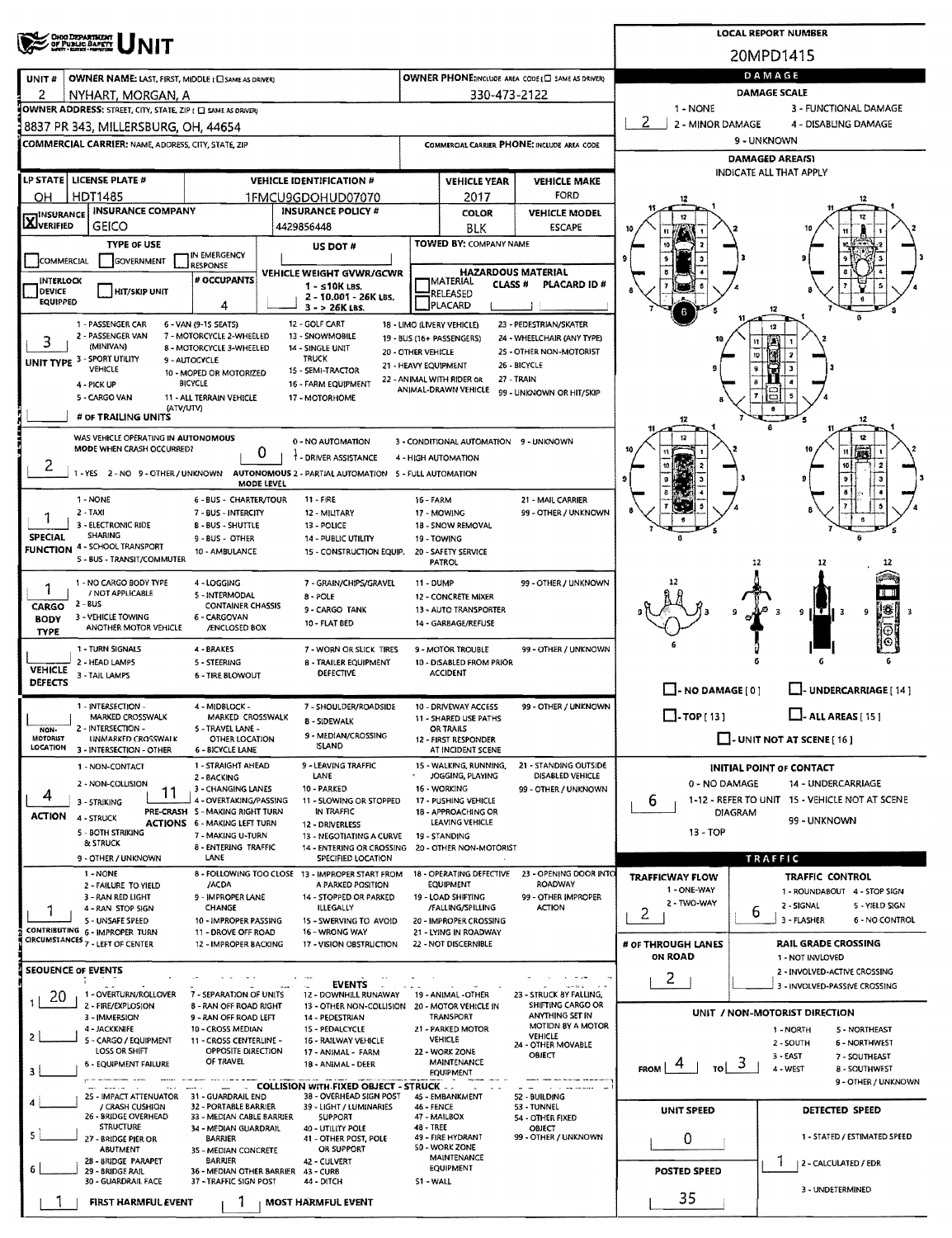|                                                                                     | <b>WESTERN MOTORIST / NON-MOTORIST</b>                                                                                                                                                                                          |                                                                            |                                              |                   |                                                 |                                                 |                                        |                                                                         | <b>LOCAL REPORT NUMBER</b><br>20MPD1415     |                                                         |                                                                     |                        |                                                                                                                                                                                                                                                                                                                                                                                                                                                                                                                                                                                                                                                                                                                                                                                                                                                                                       |    |               |  |  |
|-------------------------------------------------------------------------------------|---------------------------------------------------------------------------------------------------------------------------------------------------------------------------------------------------------------------------------|----------------------------------------------------------------------------|----------------------------------------------|-------------------|-------------------------------------------------|-------------------------------------------------|----------------------------------------|-------------------------------------------------------------------------|---------------------------------------------|---------------------------------------------------------|---------------------------------------------------------------------|------------------------|---------------------------------------------------------------------------------------------------------------------------------------------------------------------------------------------------------------------------------------------------------------------------------------------------------------------------------------------------------------------------------------------------------------------------------------------------------------------------------------------------------------------------------------------------------------------------------------------------------------------------------------------------------------------------------------------------------------------------------------------------------------------------------------------------------------------------------------------------------------------------------------|----|---------------|--|--|
| UNIT <sup>#</sup>                                                                   | NAME: LAST, FIRST, MIDDLE                                                                                                                                                                                                       |                                                                            |                                              |                   |                                                 |                                                 |                                        |                                                                         |                                             | DATE OF BIRTH<br><b>AGE</b>                             |                                                                     |                        |                                                                                                                                                                                                                                                                                                                                                                                                                                                                                                                                                                                                                                                                                                                                                                                                                                                                                       |    |               |  |  |
| 1                                                                                   | CHUPP, ERICA, A                                                                                                                                                                                                                 |                                                                            |                                              |                   |                                                 |                                                 |                                        |                                                                         |                                             | 08/08/1998                                              |                                                                     |                        |                                                                                                                                                                                                                                                                                                                                                                                                                                                                                                                                                                                                                                                                                                                                                                                                                                                                                       | 22 | F             |  |  |
|                                                                                     | <b>ADDRESS: STREET, CITY, STATE, ZIP</b>                                                                                                                                                                                        |                                                                            | <b>CONTACT PHONE - INCLUDE AREA CODE</b>     |                   |                                                 |                                                 |                                        |                                                                         |                                             |                                                         |                                                                     |                        |                                                                                                                                                                                                                                                                                                                                                                                                                                                                                                                                                                                                                                                                                                                                                                                                                                                                                       |    |               |  |  |
| <b>10TORIST / NON-MOTOR</b>                                                         | 8804 SR 39, MILLERSBURG, OH, 44654<br>330-231-9954<br><b>SEATING</b><br><b>AIR BAG USAGE</b><br>SAFETY EQUIPMENT<br><b>INJURIES INJURED</b><br><b>INJURED TAKEN TO: MEDICAL FACIUTY (NAME CITY)</b><br><b>EMS AGENCY (NAME)</b> |                                                                            |                                              |                   |                                                 |                                                 |                                        |                                                                         |                                             |                                                         |                                                                     |                        |                                                                                                                                                                                                                                                                                                                                                                                                                                                                                                                                                                                                                                                                                                                                                                                                                                                                                       |    |               |  |  |
| 5                                                                                   | TAKEN<br>BY                                                                                                                                                                                                                     |                                                                            |                                              |                   |                                                 |                                                 |                                        | <b>USED</b>                                                             |                                             | <b>DOT-COMPLIANT</b><br>IMC HELMET                      | POSITION                                                            |                        |                                                                                                                                                                                                                                                                                                                                                                                                                                                                                                                                                                                                                                                                                                                                                                                                                                                                                       |    |               |  |  |
| OL STATE                                                                            | $\mathbf{1}$<br><b>OPERATOR LICENSE NUMBER</b><br><b>OFFENSE CHARGED</b>                                                                                                                                                        |                                                                            |                                              |                   |                                                 |                                                 | LOCAL                                  | 4<br>OFFENSE DESCRIPTION                                                |                                             | 1                                                       |                                                                     |                        |                                                                                                                                                                                                                                                                                                                                                                                                                                                                                                                                                                                                                                                                                                                                                                                                                                                                                       |    |               |  |  |
| OН                                                                                  | UF709049<br>333.03A                                                                                                                                                                                                             |                                                                            |                                              |                   |                                                 |                                                 | CODE<br>⊠                              | <b>ACDA</b>                                                             |                                             |                                                         |                                                                     |                        |                                                                                                                                                                                                                                                                                                                                                                                                                                                                                                                                                                                                                                                                                                                                                                                                                                                                                       |    |               |  |  |
| OL CLASS                                                                            | <b>ENDORSEMENT</b>                                                                                                                                                                                                              | <b>RESTRICTION SELECT UP TO 3</b><br><b>DRIVER</b>                         |                                              |                   |                                                 | ALCOHOL / DRUG SUSPECTED                        |                                        | <b>CONDITION</b>                                                        |                                             | <b>ALCOHOL TEST</b>                                     |                                                                     |                        | <b>DRUG TEST(S)</b>                                                                                                                                                                                                                                                                                                                                                                                                                                                                                                                                                                                                                                                                                                                                                                                                                                                                   |    |               |  |  |
|                                                                                     |                                                                                                                                                                                                                                 |                                                                            |                                              | <b>DISTRACTED</b> | <b>ALCOHOL</b>                                  | MARUUANA                                        |                                        |                                                                         | <b>STATUS</b>                               | TYPE                                                    | VALUE                                                               | <b>STATUS</b>          | <b>TYPE</b>                                                                                                                                                                                                                                                                                                                                                                                                                                                                                                                                                                                                                                                                                                                                                                                                                                                                           |    |               |  |  |
| 4<br>UNIT #                                                                         | $BY$ <sub>4</sub>                                                                                                                                                                                                               |                                                                            |                                              |                   |                                                 | <b>OTHER DRUG</b>                               |                                        | 1                                                                       | 1                                           | 1                                                       | DATE OF BIRTH                                                       | 1                      |                                                                                                                                                                                                                                                                                                                                                                                                                                                                                                                                                                                                                                                                                                                                                                                                                                                                                       |    |               |  |  |
|                                                                                     | NAME: LAST, FIRST, MIDDLE<br>NYHART, RANDEE, L                                                                                                                                                                                  |                                                                            |                                              |                   |                                                 |                                                 |                                        |                                                                         |                                             |                                                         |                                                                     |                        |                                                                                                                                                                                                                                                                                                                                                                                                                                                                                                                                                                                                                                                                                                                                                                                                                                                                                       |    |               |  |  |
| 2                                                                                   | <b>ADDRESS: STREET, CITY, STATE, ZIP</b>                                                                                                                                                                                        |                                                                            |                                              |                   |                                                 |                                                 |                                        |                                                                         |                                             |                                                         | 11/28/1992<br><b>CONTACT PHONE - INCLUDE AREA CODE</b>              |                        | <b>GENDER</b><br><b>EJECTION</b><br><b>TRAPPED</b><br>1<br>1<br>1<br><b>CITATION NUMBER</b><br>1RAFEN3<br>RESULTS SELECT UP TO 4<br>AGE<br><b>GENDER</b><br>27<br>F<br><b>EJECTION</b><br><b>TRAPPED</b><br>1<br>1<br>1<br><b>CITATION NUMBER</b><br><b>DRUG TEST(S)</b><br><b>TYPE</b><br>RESULTS SELECT UP TO 4<br>1<br>AGE<br>AIR BAG USAGE<br><b>EJECTION</b><br><b>TRAPPED</b><br><b>DRUG TEST(S)</b><br>STATUS TYPE RESULTS SELECT UP TO 4<br><b>TEST STATUS</b><br>1 - NONE GIVEN<br>2 - MANUALLY OPERATING AN 2 - TEST REFUSED<br>13 - TEST GIVEN,<br><b>CONTAMINATED SAMPLE</b><br>/ UNUSABLE<br>4 - TEST GIVEN,<br><b>RESULTS KNOWN</b><br>: 5 - TEST GIVEN.<br><b>RESULTS UNKNOWN</b><br><b>ALCOHOL TEST TYPE</b><br>1 - NONE<br>, 2 - BLOOD<br><b>3 - URINE</b><br>4 - BREATH<br>, S - OTHER<br><b>DRUG TEST TYPE</b><br>$-1 - NONE$<br>$, 2 - BLOOD$<br><b>3 - URINE</b> |    |               |  |  |
|                                                                                     |                                                                                                                                                                                                                                 | 8837 PR 343, MILLERSBURG, OH, 44654                                        |                                              |                   |                                                 |                                                 |                                        |                                                                         |                                             | 330-763-4919                                            |                                                                     |                        |                                                                                                                                                                                                                                                                                                                                                                                                                                                                                                                                                                                                                                                                                                                                                                                                                                                                                       |    |               |  |  |
| INJURIES INJURED                                                                    | <b>TAKEN</b>                                                                                                                                                                                                                    | <b>EMS AGENCY (NAME)</b>                                                   |                                              |                   |                                                 | INJURED TAKEN TO: MEDICAL FACILITY (NAME, CITY) |                                        | <b>SAFETY EQUIPMENT</b><br><b>USED</b>                                  |                                             | DOT-COMPUANT                                            | <b>SEATING</b><br><b>POSITION</b>                                   |                        | <b>AIR BAG USAGE</b>                                                                                                                                                                                                                                                                                                                                                                                                                                                                                                                                                                                                                                                                                                                                                                                                                                                                  |    |               |  |  |
| 5                                                                                   | BY<br>111                                                                                                                                                                                                                       |                                                                            |                                              |                   |                                                 |                                                 |                                        | 4                                                                       |                                             | JMC HELMET                                              | 1                                                                   |                        |                                                                                                                                                                                                                                                                                                                                                                                                                                                                                                                                                                                                                                                                                                                                                                                                                                                                                       |    |               |  |  |
| <b>OTORIST / NON-MOTORIST</b>                                                       | OL STATE OPERATOR LICENSE NUMBER                                                                                                                                                                                                |                                                                            |                                              |                   | <b>OFFENSE CHARGED</b>                          |                                                 | LOCAL<br><b>CODE</b>                   | OFFENSE DESCRIPTION                                                     |                                             |                                                         |                                                                     |                        |                                                                                                                                                                                                                                                                                                                                                                                                                                                                                                                                                                                                                                                                                                                                                                                                                                                                                       |    |               |  |  |
| ОH                                                                                  | TM590061                                                                                                                                                                                                                        |                                                                            |                                              |                   |                                                 |                                                 | ΙI                                     |                                                                         |                                             |                                                         |                                                                     |                        |                                                                                                                                                                                                                                                                                                                                                                                                                                                                                                                                                                                                                                                                                                                                                                                                                                                                                       |    |               |  |  |
| OL CLASS                                                                            | <b>ENDORSEMENT</b>                                                                                                                                                                                                              | <b>RESTRICTION SELECT UP TO 3</b><br><b>DRIVER</b>                         |                                              |                   |                                                 | ALCOHOL / DRUG SUSPECTED                        |                                        | <b>CONDITION</b>                                                        |                                             | <b>ALCOHOL TEST</b><br><b>TYPE</b>                      |                                                                     |                        |                                                                                                                                                                                                                                                                                                                                                                                                                                                                                                                                                                                                                                                                                                                                                                                                                                                                                       |    |               |  |  |
| 4                                                                                   |                                                                                                                                                                                                                                 | <b>DISTRACTED</b><br>$BY_1$<br>3                                           |                                              |                   | <b>ALCOHOL</b>                                  | MARUUANA<br>OTHER DRUG                          |                                        | 1                                                                       | <b>STATUS</b><br>1                          | 1                                                       | VALUE                                                               | <b>STATUS</b><br>1     |                                                                                                                                                                                                                                                                                                                                                                                                                                                                                                                                                                                                                                                                                                                                                                                                                                                                                       |    |               |  |  |
| UNIT #                                                                              | NAME: LAST, FIRST, MIDDLE                                                                                                                                                                                                       |                                                                            |                                              |                   |                                                 |                                                 |                                        |                                                                         |                                             |                                                         | DATE OF BIRTH                                                       |                        |                                                                                                                                                                                                                                                                                                                                                                                                                                                                                                                                                                                                                                                                                                                                                                                                                                                                                       |    | <b>GENDER</b> |  |  |
|                                                                                     |                                                                                                                                                                                                                                 |                                                                            |                                              |                   |                                                 |                                                 |                                        |                                                                         |                                             |                                                         |                                                                     |                        |                                                                                                                                                                                                                                                                                                                                                                                                                                                                                                                                                                                                                                                                                                                                                                                                                                                                                       |    |               |  |  |
|                                                                                     | ADDRESS: STREET, CITY, STATE, ZIP                                                                                                                                                                                               |                                                                            |                                              |                   |                                                 |                                                 |                                        |                                                                         | <b>CONTACT PHONE - INCLUDE AREA CODE</b>    |                                                         |                                                                     |                        |                                                                                                                                                                                                                                                                                                                                                                                                                                                                                                                                                                                                                                                                                                                                                                                                                                                                                       |    |               |  |  |
|                                                                                     |                                                                                                                                                                                                                                 |                                                                            |                                              |                   |                                                 |                                                 |                                        |                                                                         |                                             |                                                         |                                                                     |                        |                                                                                                                                                                                                                                                                                                                                                                                                                                                                                                                                                                                                                                                                                                                                                                                                                                                                                       |    |               |  |  |
| NON-MO<br><b>INJURIES</b>                                                           | <i><b>INJURED</b></i><br><b>EMS AGENCY (NAME)</b><br>TAKEN                                                                                                                                                                      |                                                                            |                                              |                   | INJURED TAKEN TO: MEDICAL FACILITY (NAME, CITY) |                                                 | <b>SAFETY EQUIPMENT</b><br><b>USED</b> |                                                                         | <b>DOT-COMPLIANT</b><br><b>JMC HELMET</b>   | <b>SEATING</b><br><b>POSITION</b>                       |                                                                     |                        |                                                                                                                                                                                                                                                                                                                                                                                                                                                                                                                                                                                                                                                                                                                                                                                                                                                                                       |    |               |  |  |
| <b>OL STATE</b>                                                                     | B٧<br><b>OPERATOR LICENSE NUMBER</b>                                                                                                                                                                                            |                                                                            |                                              |                   | <b>OFFENSE CHARGED</b>                          |                                                 | LOCAL                                  | OFFENSE DESCRIPTION                                                     |                                             |                                                         |                                                                     | <b>CITATION NUMBER</b> |                                                                                                                                                                                                                                                                                                                                                                                                                                                                                                                                                                                                                                                                                                                                                                                                                                                                                       |    |               |  |  |
| MOTORIST /                                                                          |                                                                                                                                                                                                                                 |                                                                            |                                              |                   |                                                 |                                                 | <b>CODE</b>                            |                                                                         |                                             |                                                         |                                                                     |                        |                                                                                                                                                                                                                                                                                                                                                                                                                                                                                                                                                                                                                                                                                                                                                                                                                                                                                       |    |               |  |  |
| OL CLASS                                                                            | ENDORSEMENT                                                                                                                                                                                                                     | <b>RESTRICTION SELECT UP TO 3</b>                                          | <b>DRIVER</b>                                |                   |                                                 | ALCOHOL / DRUG SUSPECTED                        |                                        | <b>CONDITION</b>                                                        | ALCOHOL TEST                                |                                                         |                                                                     |                        |                                                                                                                                                                                                                                                                                                                                                                                                                                                                                                                                                                                                                                                                                                                                                                                                                                                                                       |    |               |  |  |
|                                                                                     |                                                                                                                                                                                                                                 |                                                                            | BΥ                                           |                   |                                                 | <b>DISTRACTED</b> ALCOHOL MARIJUANA             |                                        |                                                                         | STATUS                                      |                                                         | TYPE VALUE                                                          |                        |                                                                                                                                                                                                                                                                                                                                                                                                                                                                                                                                                                                                                                                                                                                                                                                                                                                                                       |    |               |  |  |
|                                                                                     |                                                                                                                                                                                                                                 |                                                                            |                                              |                   |                                                 | OTHER DRUG                                      |                                        |                                                                         |                                             |                                                         |                                                                     |                        |                                                                                                                                                                                                                                                                                                                                                                                                                                                                                                                                                                                                                                                                                                                                                                                                                                                                                       |    |               |  |  |
| 1 - FATAL                                                                           | <b>INJURIES</b>                                                                                                                                                                                                                 | <b>SEATING POSITION</b><br>1 - FRONT - LEFT SIDE                           | 1 - NOT DEPLOYED                             | AIR BAG           |                                                 | <b>OL CLASS</b><br>1 - CLASS A                  |                                        | OL RESTRICTION(S)<br>.1 - ALCOHOL INTERLOCK                             |                                             |                                                         | <b>DRIVER DISTRACTION</b><br>1 - NOT DISTRACTED                     |                        |                                                                                                                                                                                                                                                                                                                                                                                                                                                                                                                                                                                                                                                                                                                                                                                                                                                                                       |    |               |  |  |
| 2 - SUSPECTED SERIOUS<br><b>INJURY</b>                                              |                                                                                                                                                                                                                                 | (MOTORCYCLE DRIVER)<br>2 - FRONT - MIDDLE                                  | 2 - DEPLOYED FRONT<br>3 - DEPLOYED SIDE      |                   |                                                 | : 2 – CLASS B                                   |                                        | <b>DEVICE</b><br>2 - CDL INTRASTATE ONLY                                |                                             |                                                         | <b>ELECTRONIC</b>                                                   |                        |                                                                                                                                                                                                                                                                                                                                                                                                                                                                                                                                                                                                                                                                                                                                                                                                                                                                                       |    |               |  |  |
| 3 - SUSPECTED MINOR - -                                                             |                                                                                                                                                                                                                                 | <b>13 - FRONT - RIGHT SIDE</b><br>14 - SECOND - LEFT SIDE                  | 4 - DEPLOYED BOTH<br><b>FRONT/SIDE</b>       |                   |                                                 | '3 - CLASS C                                    |                                        | 3 - CORRECTIVE LENSES<br>14 - FARM WAIVER                               |                                             | COMMUNICATION DEVICE<br><b><i>(TEXTING, TYPING,</i></b> |                                                                     |                        |                                                                                                                                                                                                                                                                                                                                                                                                                                                                                                                                                                                                                                                                                                                                                                                                                                                                                       |    |               |  |  |
| <b>INJURY</b><br>4 - POSSIBLE INJURY                                                |                                                                                                                                                                                                                                 | (MOTORCYCLE PASSENGER)<br><b>15 - SECOND - MIDDLE</b>                      | 5 - NOT APPLICABLE<br>9 - DEPLOYMENT UNKNOWN |                   |                                                 | 4 - REGULAR CLASS<br>$(OHIO = D)$               |                                        | 5 - EXCEPT CLASS A BUS<br>'6 - EXCEPT CLASS A                           |                                             |                                                         | <b>DIALING</b><br>3 - TALKING ON HANDS-FREE<br>COMMUNICATION DEVICE |                        |                                                                                                                                                                                                                                                                                                                                                                                                                                                                                                                                                                                                                                                                                                                                                                                                                                                                                       |    |               |  |  |
| 5 - NO APPARENT INJURY                                                              |                                                                                                                                                                                                                                 | <b>6 - SECOND - RIGHT SIDE</b><br>7-THIRD - LEFT SIDE                      |                                              | <b>EJECTION</b>   |                                                 | 5 - M/C MOPED ONLY<br>6 - NO VALID OL           |                                        | & CLASS B BUS<br>7 - EXCEPT TRACTOR-TRAILER<br>8 - INTERMEDIATE LICENSE |                                             |                                                         | 4 - TALKING ON HAND-HELD<br><b>COMMUNICATION DEVICE</b>             |                        |                                                                                                                                                                                                                                                                                                                                                                                                                                                                                                                                                                                                                                                                                                                                                                                                                                                                                       |    |               |  |  |
|                                                                                     | <b>INJURIES TAKEN BY</b>                                                                                                                                                                                                        | (MOTORCYCLE SIDE CAR)<br>8 - THIRD - MIDDLE                                | 1 - NOT EJECTED<br>2 - PARTIALLY EJECTED     |                   |                                                 |                                                 |                                        | <b>RESTRICTIONS</b><br>- LEARNER'S PERMIT<br>9                          |                                             |                                                         | 5 - OTHER ACTIVITY WITH AN<br>ELECTRONIC DEVICE                     |                        |                                                                                                                                                                                                                                                                                                                                                                                                                                                                                                                                                                                                                                                                                                                                                                                                                                                                                       |    |               |  |  |
| 1 - NOT TRANSPORTED<br><b>/TREATED AT SCENE</b>                                     |                                                                                                                                                                                                                                 | <b>9-THIRD - RIGHT SIDE</b><br>10 - SLEEPER SECTION                        | 3 - TOTALLY EJECTED<br>4 - NOT APPLICABLE    |                   |                                                 | OL ENDORSEMENT<br>.H - HAZMAT                   |                                        | <b>RESTRICTIONS</b><br>10 - LIMITED TO DAYLIGHT                         |                                             |                                                         | <b>16 - PASSENGER</b><br>7 - OTHER DISTRACTION                      |                        |                                                                                                                                                                                                                                                                                                                                                                                                                                                                                                                                                                                                                                                                                                                                                                                                                                                                                       |    |               |  |  |
| 2 - EMS<br>3 - POLICE                                                               |                                                                                                                                                                                                                                 | OF TRUCK CAB<br>' 11 - PASSENGER (N                                        |                                              | <b>TRAPPED</b>    |                                                 | M - MOTORCYCLE                                  |                                        | ONLY<br>11 - LIMITED TO EMPLOYMENT                                      |                                             | INSIDE THE VEHICLE<br><b>8 - OTHER DISTRACTION</b>      |                                                                     |                        |                                                                                                                                                                                                                                                                                                                                                                                                                                                                                                                                                                                                                                                                                                                                                                                                                                                                                       |    |               |  |  |
| 9 - OTHER / UNKNOWN                                                                 |                                                                                                                                                                                                                                 | OTHER ENCLOSED CARGO<br>AREA (NON-TRAILING UNIT,<br>BUS, PICK-UP WITH CAP) | 1 - NOT TRAPPED<br>2 - EXTRICATED BY         |                   |                                                 | P - PASSENGER<br>IN - TANKER                    |                                        | 12 - LIMITED - OTHER<br>: 13 - MECHANICAL DEVICES                       | OUTSIDE THE VEHICLE<br>-9 - OTHER / UNKNOWN |                                                         |                                                                     |                        |                                                                                                                                                                                                                                                                                                                                                                                                                                                                                                                                                                                                                                                                                                                                                                                                                                                                                       |    |               |  |  |
|                                                                                     | <b>SAFETY EQUIPMENT</b>                                                                                                                                                                                                         | 12 - PASSENGER IN<br>UNENCLOSED CARGO AREA 3                               | - FREED BY                                   | MECHANICAL MEANS  |                                                 | Q - MOTOR SCOOTER                               |                                        | (SPECIAL BRAKES, HAND<br>CONTROLS, OR OTHER<br><b>ADAPTIVE DEVICES)</b> |                                             |                                                         | <b>CONDITION</b><br>:1 - APPARENTLY NORMAL                          |                        |                                                                                                                                                                                                                                                                                                                                                                                                                                                                                                                                                                                                                                                                                                                                                                                                                                                                                       |    |               |  |  |
| 1 - NONE USED<br>2 - SHOULDER BELT ONLY.                                            |                                                                                                                                                                                                                                 | <b>13 - TRAILING UNIT</b><br>14 - RIDING ON VEHICLE                        |                                              |                   | NON-MECHANICAL MEANS                            | R - THREE-WHEEL<br><b>MOTORCYCLE</b>            |                                        | .14 - MILITARY VEHICLES ONLY<br>'15 - MOTOR VEHICLES                    |                                             |                                                         | 2 - PHYSICAL IMPAIRMENT<br>3 - EMOTIONAL (E.G.                      |                        | .4 - OTHER                                                                                                                                                                                                                                                                                                                                                                                                                                                                                                                                                                                                                                                                                                                                                                                                                                                                            |    |               |  |  |
| <b>USED</b><br>3 - LAP BELT ONLY USED                                               |                                                                                                                                                                                                                                 | <b>EXTERIOR</b><br>(NON-TRAILING UNIT)                                     |                                              |                   |                                                 | 'S - SCHOOL BUS<br>T - DOUBLE & TRIPLE          |                                        | WITHOUT AIR BRAKES<br>16 - OUTSIDE MIRROR                               |                                             | DEPRESSED, ANGRY,<br>DISTURBED)                         |                                                                     |                        | DRUG TEST RESULT(S)                                                                                                                                                                                                                                                                                                                                                                                                                                                                                                                                                                                                                                                                                                                                                                                                                                                                   |    |               |  |  |
| 4 - SHOULDER & LAP BELT<br><b>USED</b>                                              |                                                                                                                                                                                                                                 | 15 - NON-MOTORIST<br>99 - OTHER / UNKNOWN                                  |                                              |                   |                                                 | TRAILERS<br><b>X - TANKER / HAZMAT</b>          |                                        | 17 - PROSTHETIC AID<br><b>18 - OTHER</b>                                |                                             | 4 - ILLNESS                                             | S - FELL ASLEEP, FAINTED,                                           |                        | 1 - AMPHETAMINES<br>2 - BARBITURATES                                                                                                                                                                                                                                                                                                                                                                                                                                                                                                                                                                                                                                                                                                                                                                                                                                                  |    |               |  |  |
| 5 - CHILD RESTRAINT SYSTEM<br>- FORWARD FACING                                      |                                                                                                                                                                                                                                 |                                                                            |                                              |                   |                                                 |                                                 |                                        |                                                                         |                                             |                                                         | FATIGUED, ETC.<br>6 - UNDER THE INFLUENCE OF                        |                        | 3 - BENZODIAZEPINES<br>:4 - CANNA8INOIDS                                                                                                                                                                                                                                                                                                                                                                                                                                                                                                                                                                                                                                                                                                                                                                                                                                              |    |               |  |  |
| 6 - CHILD RESTRAINT SYSTEM<br>- REAR FACING                                         |                                                                                                                                                                                                                                 |                                                                            |                                              |                   |                                                 | <b>GENDER</b><br><b>F-FEMALE</b>                |                                        |                                                                         |                                             |                                                         | MEDICATIONS / DRUGS /<br><b>ALCOHOL</b>                             |                        | -5 - COCAINE<br>-6 - OPIATES / OPIOIDS                                                                                                                                                                                                                                                                                                                                                                                                                                                                                                                                                                                                                                                                                                                                                                                                                                                |    |               |  |  |
| 7 - BOOSTER SEAT<br>8 - HELMET USED                                                 |                                                                                                                                                                                                                                 |                                                                            |                                              |                   |                                                 | IM - MALE                                       |                                        |                                                                         |                                             |                                                         | 9 - OTHER / UNKNOWN                                                 |                        | $17 - OPTHER$<br><b>B - NEGATIVE RESULTS</b>                                                                                                                                                                                                                                                                                                                                                                                                                                                                                                                                                                                                                                                                                                                                                                                                                                          |    |               |  |  |
| 9 - PROTECTIVE PADS USED<br>(ELBOWS, KNEES, ETC)<br><b>10 - REFLECTIVE CLOTHING</b> |                                                                                                                                                                                                                                 |                                                                            |                                              |                   |                                                 | U - OTHER / UNKNOWN                             |                                        |                                                                         |                                             |                                                         |                                                                     |                        |                                                                                                                                                                                                                                                                                                                                                                                                                                                                                                                                                                                                                                                                                                                                                                                                                                                                                       |    |               |  |  |
| 11 - LIGHTING - PEDESTRIAN<br>/ BICYCLE ONLY                                        |                                                                                                                                                                                                                                 |                                                                            |                                              |                   |                                                 |                                                 |                                        |                                                                         |                                             |                                                         |                                                                     |                        |                                                                                                                                                                                                                                                                                                                                                                                                                                                                                                                                                                                                                                                                                                                                                                                                                                                                                       |    |               |  |  |
| 99 - OTHER / UNKNOWN                                                                |                                                                                                                                                                                                                                 |                                                                            |                                              |                   |                                                 |                                                 |                                        |                                                                         |                                             |                                                         |                                                                     |                        |                                                                                                                                                                                                                                                                                                                                                                                                                                                                                                                                                                                                                                                                                                                                                                                                                                                                                       |    |               |  |  |